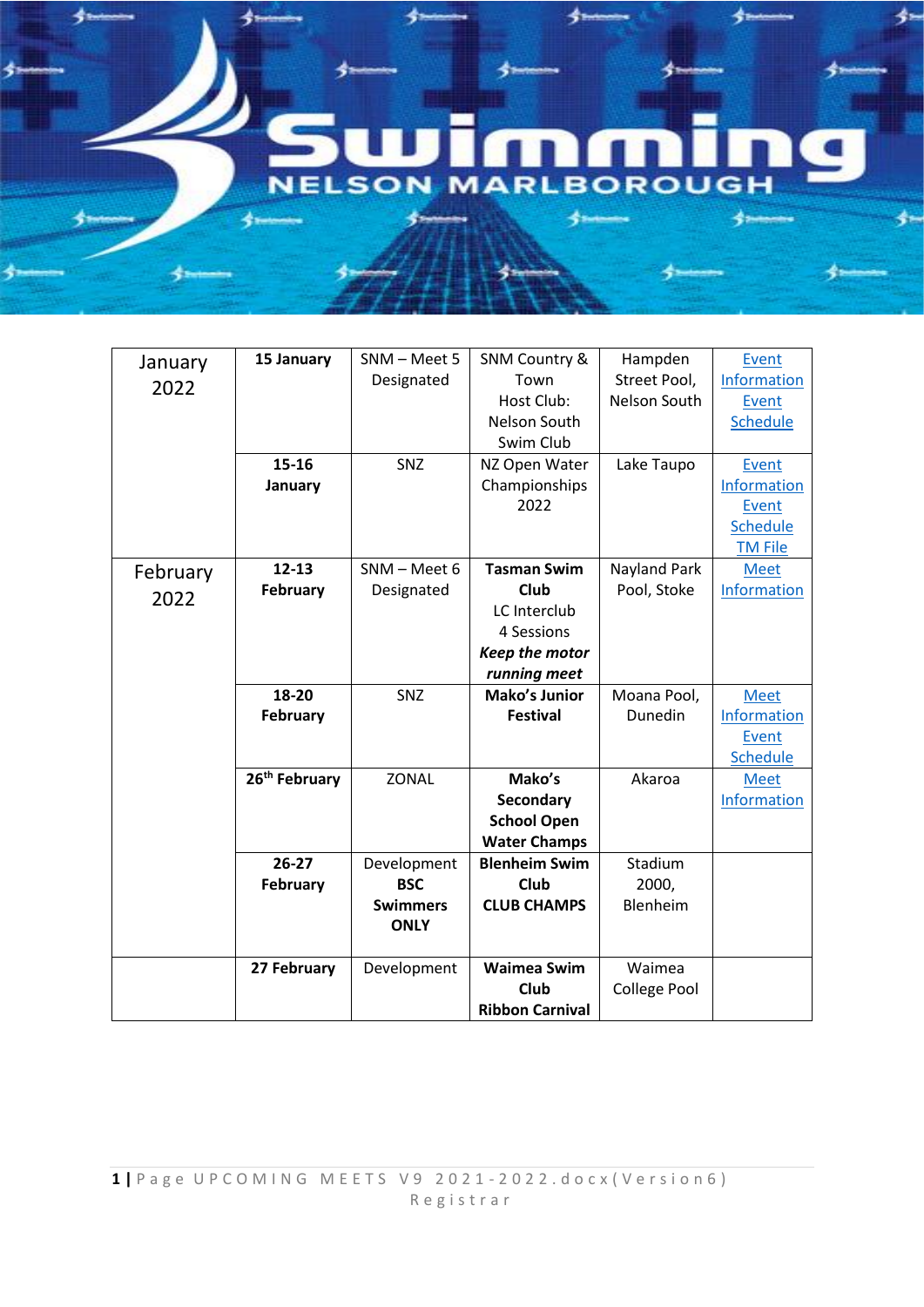## **NELSON RLBOROUGH** N Δ حدي

头

≰.

| March | 4-6 March          | MAKO's                 | South Island         | Moana Pool,        |             |
|-------|--------------------|------------------------|----------------------|--------------------|-------------|
| 2022  |                    | <b>Regional Hosts:</b> | Long Course          | Dunedin            |             |
|       |                    | Otago                  | Championships        |                    |             |
|       |                    |                        |                      |                    |             |
|       | 12 March           | SNM - Meet 7           | <b>Blenheim Swim</b> | Stadium            |             |
|       |                    | Designated             | Club                 | 2000,              |             |
|       |                    |                        | <b>SC Interclub</b>  | Blenheim           |             |
|       |                    |                        | 2 Sessions           |                    |             |
|       | 13 March           | Development            | <b>Motueka Swim</b>  | Motueka            |             |
|       |                    | <b>MSC</b>             | <b>CLUB CHAMPS</b>   | High School        |             |
|       |                    | <b>Swimmers</b>        |                      | Pool               |             |
|       |                    | <b>ONLY</b>            |                      |                    |             |
|       | 15, 16 & 20        | Development            | <b>Waimea Swim</b>   | Waimea High        |             |
|       | <b>March</b>       | <b>WSC</b>             | <b>CLUB CHAMPS</b>   | <b>School Pool</b> |             |
|       |                    | <b>Swimmers</b>        |                      |                    |             |
|       |                    | <b>ONLY</b>            |                      |                    |             |
|       | 19 March           | SNZ                    | NZ Secondary         | Blue               | Event       |
|       |                    |                        | Schools Open         | Lake/Lake          | Information |
|       |                    |                        | <b>Water Champs</b>  | Tikitapu,          |             |
|       |                    |                        |                      | Rotorua            |             |
|       | 19 March           | Development            | <b>Nelson South</b>  | Hampden            |             |
|       |                    | <b>NSSC</b>            | <b>Swim Club</b>     | Street Pool,       |             |
|       |                    | <b>Swimmers</b>        | <b>CLUB CHAMPS</b>   | Nelson South       |             |
|       |                    | <b>ONLY</b>            |                      |                    |             |
|       | <b>26-27 March</b> | SNM - Meet 8           | South Island         | Stadium            |             |
|       |                    | Designated             | Country &            | 2000,              |             |
|       |                    | <b>MAKOS</b>           | Town                 | Blenheim           |             |
|       |                    | Host Region:           | Championships        |                    |             |
|       |                    | SNM                    | 2022                 |                    |             |
|       |                    |                        | Host Club:           |                    |             |
|       |                    |                        | <b>Blenheim Swim</b> |                    |             |
|       |                    |                        | Club                 |                    |             |

参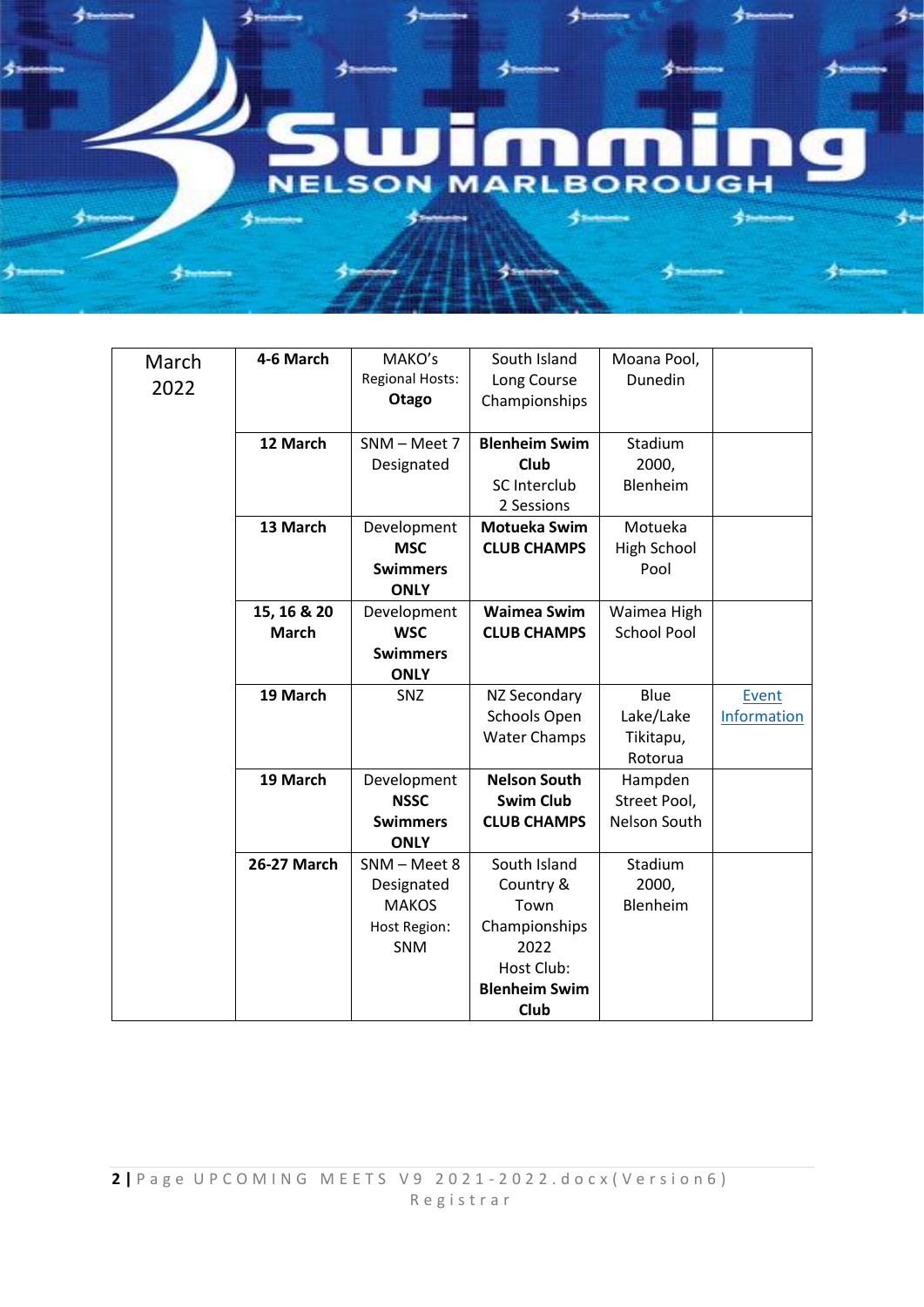

| April 2022 | 2 April     | SNM - Meet 9  | <b>Tasman Swim</b>  | Richmond     |                   |
|------------|-------------|---------------|---------------------|--------------|-------------------|
|            |             | Designated    | <b>Club</b>         | Aquatic      |                   |
|            |             |               | SC Interclub 2      | Centre,      |                   |
|            |             |               | Sessions            | Richmond     |                   |
|            |             |               | Sweets for my       |              |                   |
|            |             |               | sweet meet          |              |                   |
|            | 5-9 April   | SNZ           | <b>NZ Open</b>      | Sir Owen     | Event             |
|            |             |               | Championships       | Glenn        | Information       |
|            |             |               | 2022                | National     | Event             |
|            |             |               |                     | Aquatic      | Schedule          |
|            |             |               |                     | Centre,      | <b>Qualifying</b> |
|            |             |               |                     | Auckland     | <b>Times</b>      |
|            |             |               |                     |              | <b>TM File</b>    |
|            | 20-24 April | SNZ           | <b>NZ National</b>  | Wellington   | Event             |
|            |             |               | <b>Age Group</b>    | Regional     | Information       |
|            |             |               | Championships       | Aquatic      | Event             |
|            |             |               | 2022                | Centre,      | <b>Schedule</b>   |
|            |             |               | (NAGS)              | Wellington   | <b>Qualifying</b> |
|            |             |               |                     |              | <b>Times</b>      |
|            |             |               |                     |              | <b>TM File</b>    |
| May        | 8-12 May    | SNZ           | <b>Division II</b>  | Moana Pool,  | Event             |
| 2022       |             |               | Championships       | Dunedin      | Information       |
|            |             |               | 2022                |              | <b>Qualifying</b> |
|            |             |               | (DIV II's)          |              | <b>Times</b>      |
|            |             |               |                     |              | Event             |
|            |             |               |                     |              | <b>Schedule</b>   |
|            | 14 May      | Development   | <b>Tasman Swim</b>  | Richmond     |                   |
|            |             |               | Club                | Aquatic      |                   |
|            |             |               | SC Interclub        | Centre,      |                   |
|            |             |               | 1 Session           | Richmond     |                   |
|            |             |               | XLR8 - Meet 1       |              |                   |
|            | 28 May      | SNM - Meet 10 | <b>Nelson South</b> | Hampden      |                   |
|            |             | Designated    | <b>Swim Club</b>    | Street Pool, |                   |
|            |             |               | SC Interclub        | Nelson       |                   |
|            |             |               | 2 Sessions          | South        |                   |
|            |             |               |                     |              |                   |